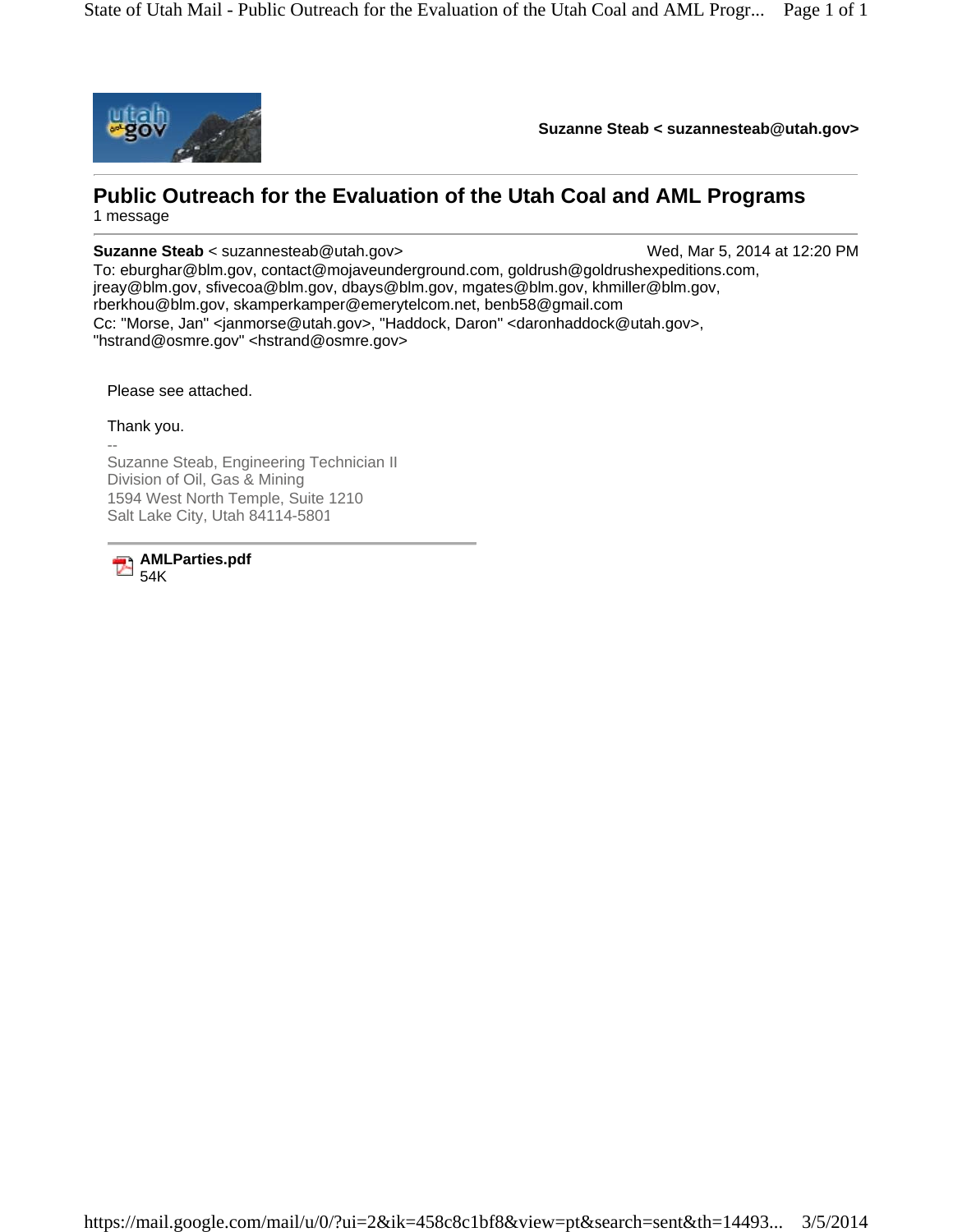

## **State of Utah**

**DEPARTMENT OF NATURAL RESOURCES** 

**MICHAEL R. STYLER**   *Executive Director* 

 **Division of Oil, Gas and Mining JOHN R. BAZA**  *Division Director*

March 5, 2014

To: All Interested Parties

## Subject: Public Outreach for the Evaluation of Utah's Coal Regulatory and AML Programs (Division of Oil, Gas and Mining & Federal Office of Surface Mining)

Dear Coal Operator:

Each year the United States Department of the Interior, Office of Surface Mining Reclamation and Enforcement (OSMRE), and the Utah Department of Natural Resources, Division of Oil, Gas and Mining (DOGM), jointly evaluate DOGM's programs for regulating coal mining and reclaiming abandoned mine lands in Utah. We determine how effectively the DOGM coal regulatory program is (1) ensuring that land reclamation on coal mines is contemporaneous and successful, (2) preventing offsite impacts to lands and waters adjacent to coal mine permit areas, and (3) providing service to its customers. We also determine how effectively the DOGM Abandoned Mine Lands (AML) program is using funds provided under the Surface Mining Control and Reclamation Act (SMCRA) to accomplish the objectives of Title IV, Section 405 of SMCRA. Our evaluation process includes the selection of specific coal mining and land reclamation topics to evaluate these criteria.

We are requesting your comments on OSMRE's oversight process for both the coal regulatory and AML programs, your recommendations for evaluation topics, and suggestions for improving our future Annual Reports. Recommendations for evaluation topics pertaining to the coal regulatory program should be geared towards determining how effective DOGM's program is in ensuring successful contemporaneous reclamation, preventing offsite impacts, and providing customer service. Our next oversight evaluation period is from July 1, 2014, through June 30, 2015.

At the end of each evaluation period, OSMRE writes reports that address DOGM's effectiveness in implementing its coal regulatory and AML programs. The Annual Evaluation Summary reports are accessible through the OSMRE website at: http://odocs.osmre.gov/. These reports may also be found on the DOGM website at http://www.ogm.utah.gov/.

If you have any suggestions or questions on the annual evaluation process, please contact us by March 30, 2014. You may e-mail your suggestions to Daron Haddock, DOGM, at daronhaddock@utah.gov, telephone (801) 538-5325, Howard Strand, OSMRE, at hstrand@osmre.gov, telephone (303) 293-5026, or mail us a letter at the addresses shown below.

If you prefer to receive this annual outreach letter by email in the future, please provide us with your email address.